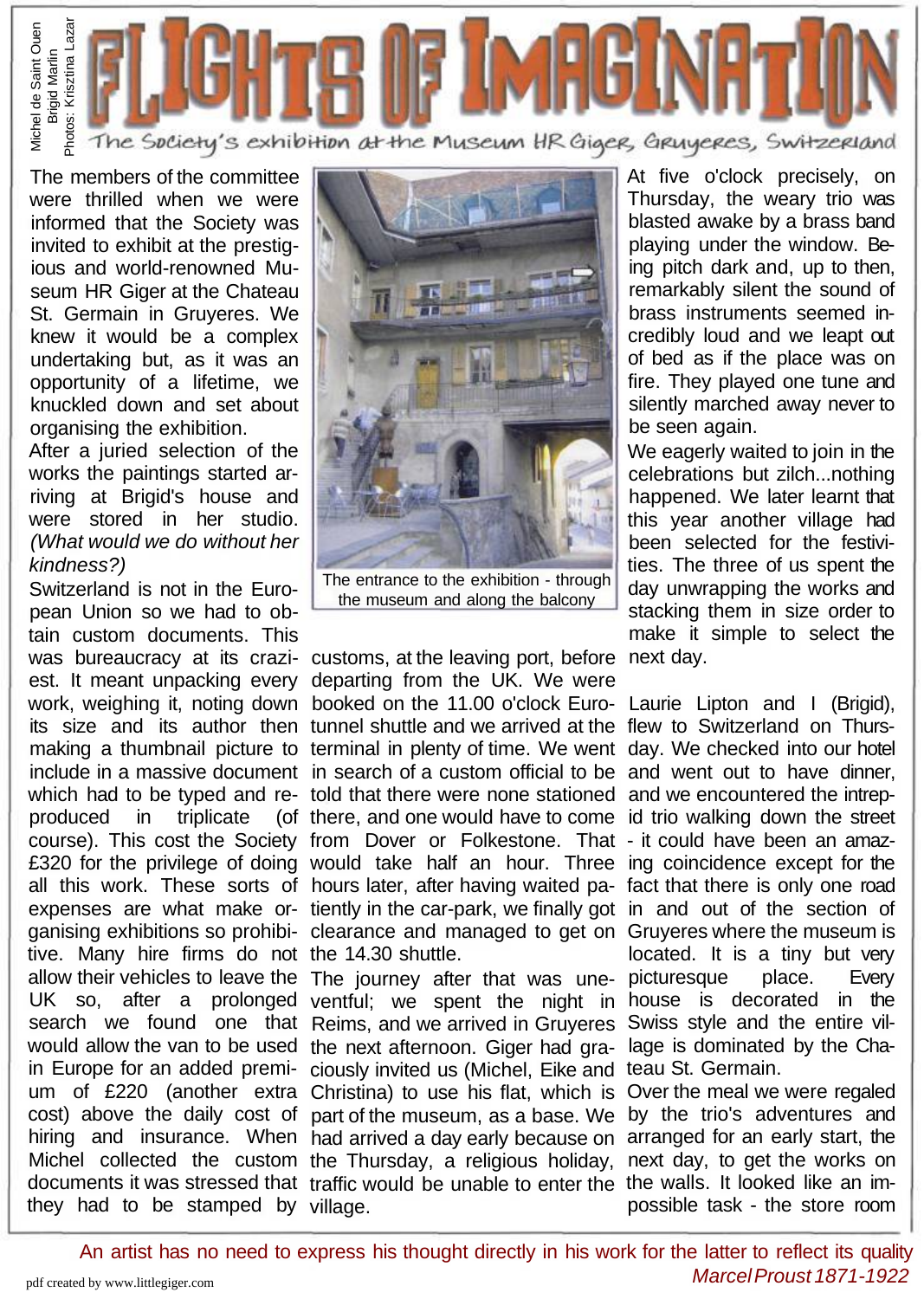was overflowing with the art works and, at first glance, the hanging space seemed inadequate. This is where the idea of arranging the works by size proved to be a lifesaver. By dint of hanging the largest pictures first, and then fitting the medium and smaller ones around them, the rooms began to



Michel, Brigid, Laurie and Eike hard at work!

take shape. It was wonderful to see that each artist on the hanging committee had such a beautiful vision as to how the works should be arranged. Unfortunately none of the visions coincided! Things were getting heated when it was suggested that we elect one person who would make the final decision. Michel was elected, and he had some tough decisions to make! Artists are lovely people but can become quite temperamental at times. After the pain was over, the rooms began to take shape - each artist's vision contributed to the overall effect, and when we stood back, the miracle had happened - we had a cohesive exhibition,

before he beamed and said This is a very good show! All the works are excellent and yet so different and we are very pleased to have the Society exhibiting with us."

We all cheered as much with relief as appreciation. Later Giger and Carmen invited the organisers and some of the artists to a celebration dinner at a nearby restaurant. We all sat at a huge table and most of us had cheese fondue - a speciality of the region. Giger told me that the restaurant was very old and had been serving cheese fondue for so long that if you scraped the



Giger, Michel and Brigid

The official opening was on Saturday, June 17<sup>th</sup>, at 17.00 hours. That morning Eike and Michel went into the nearest town to buy food so that we could invite some of the artists, who had travelled to Gruyeres, for lunch. We ate in the kitchen of the flat while looking at a magnificent view over the countryside and

exchanging excited news, ideas and observations. We don't often get the chance to meet overseas artists so it is always exciting when we get a chance to do so.

After lunch we changed into our finery, and gathered in the exhibition rooms to await Giger, who had graciously agreed to open the show. It is no surprise that we were beginning to be nervous - would Giger like the show? After an anxious wait we heard that Giger had arrived. There was a large crowd gathered to see him He has film star status in Switzerland: Newsmen and television crews recorded his arrival. It was a tense time for us. He looked around

> walls and ceilings you would be rewarded with cheese.

> He was toying with a new creative idea - a chute from the top floor of the Museum which would allow people to slide down to the bottom in a hair-raising ride. I didn't fancy it myself. I Told Giger that Eike Erzmoneit, who was sitting opposite us, had hung every single painting. "He is a miracle!" I exclaimed. Giger, who was sharing an enormous cheese fondue pan with Eike, remarked that he also was a great trencherman. Eike had achieved the near impossible task of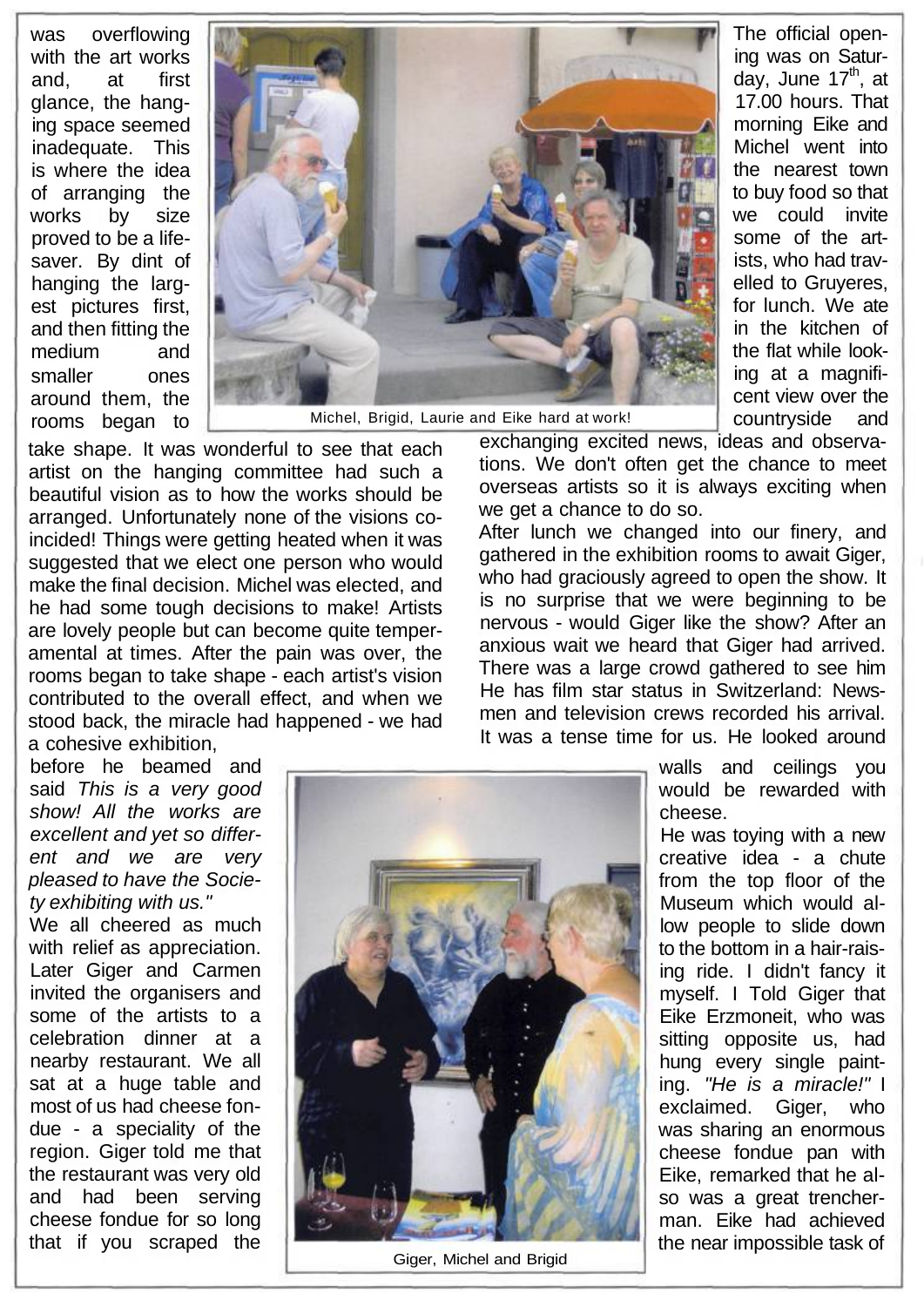

finishing the vast amount of melted cheese in front of them and Giger smiled at him and said that this was miracle-working too!

It was a time to be remembered - Giger sitting in the middle of the golden lights of the restaurant like a happy paterfamilias and all the artists in his magic circle suddenly becoming, for a moment, part of his family - the family of the brotherhood of art.

It was hard to leave after so many new friendships had been formed - and such an exciting atmosphere had been created - however we were left with the satisfying feeling that all the hard work and planning had paid off and the Society had launched a historic show!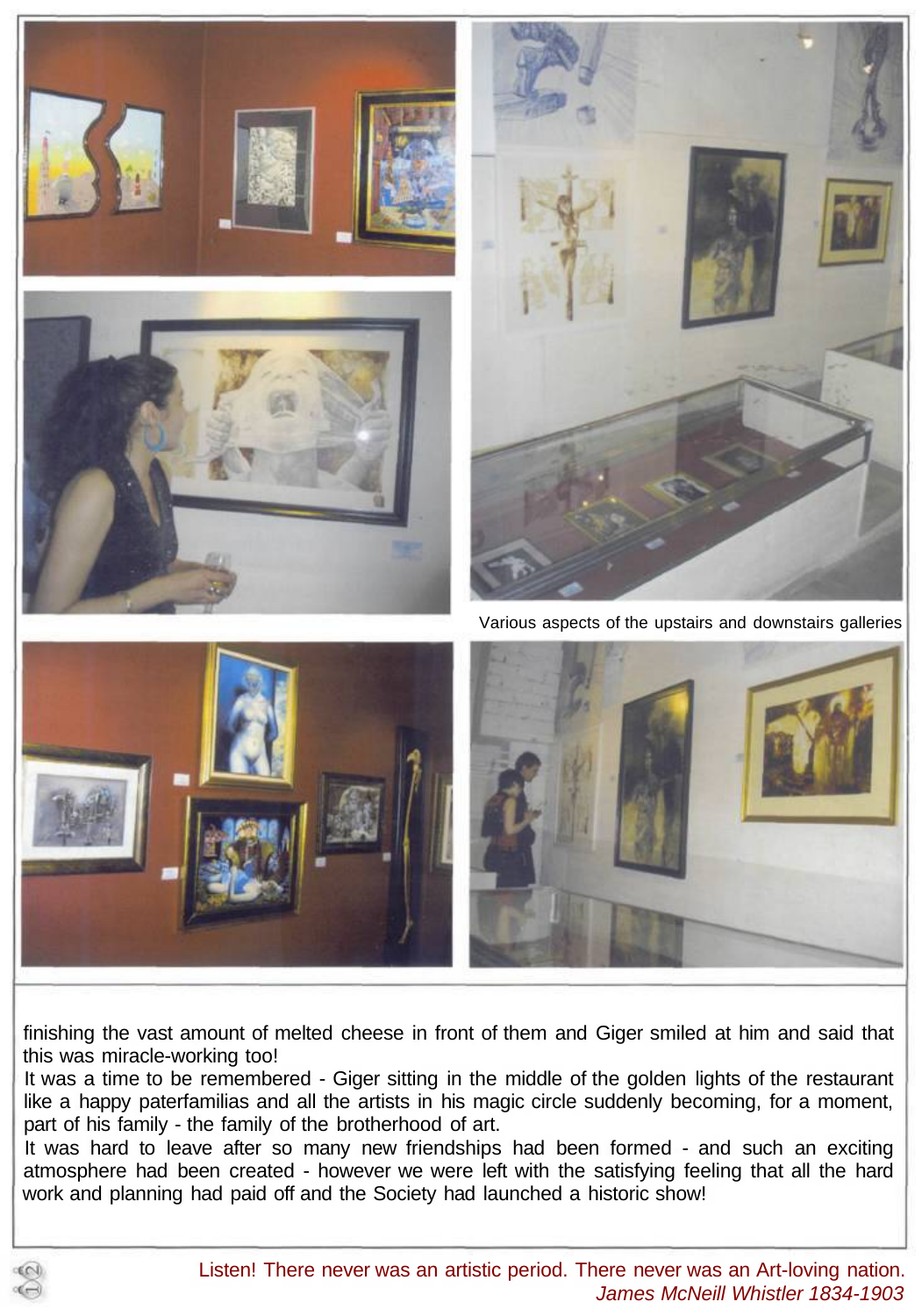## **REVIEW PUBLISHED IN THE FREIBURGER NACHRICHEN MAGAZINE (SWITZERLAND)**



Jurgen Geier's work contrasting with a Giger door at the Museum HR Giger

**Review of the Gruyeres exhibition which appeared in the FREIBURGER NACHRICHTEN in German**

**IN THE REALM OF FANTASY**

By Carol Schneuwly

**50 artists show their personal visions in a special exhibition in the Museum HR Giger in Gruyeres**

In 1995 the Society for Art of Imagination was founded in England. It is a kind of brotherhood of artists devoted to surreal and fantastic art. At the Museum HR Giger in Gruyeres the Society is exhibiting on the European mainland for the first time.

Fantastic art is as boundless as the human imagination. It is impossible to lump the artists who are active in this field into a common denominator. There are attempts to use terms such as Surrealism or Fantastic Realism, Magic Realism or Visionary Art to describe these works. Behind those and similar labels hides the endeavour to express personal visions, dreams and emotions beyond realism and abstraction, in other words, fantasies in all their variety.

## **LONG TRADITIONS:**

There have always been artists who followed their own visions rather than the current predominant trends in art. Early exponents of fantastic art were Jan and Hubert van Eyck and Hieronymus Bosch. The work of the great painters of the Italian Renaissance such as Sandro Botticelli and Leonardo da Vinci can also be placed in this tradition. Pieter Brueghel the Elder, Rembrandt and William Blake are other examples.

In the 19<sup>th</sup> and early  $20<sup>th</sup>$  centuries it was amongst others, the French Symbolists Gustave Moreau and Paul Gauguin, the Norwegian Edvard Munch and Gustav Klimt in Austria who put their stamp on fantastic art. After the First World War surrealists like Max Ernst, Rene Magritte and Salvador Dali explored the subconscious. At the end of the Second World War the Vienna School of Fantastic Realism emerged. This was in sympathy with surrealism, and consisted of artists such as Ernst Fuchs, Erich Brauer, Rudolf Hausner, Wolfgang Hutter and Anton Lehmden.

## **VARIETY IN TECHNIQUES AND CONTENTS**

The current exhibition "Art of Imagination" provides a fascinating insight into contemporary fantastic art.